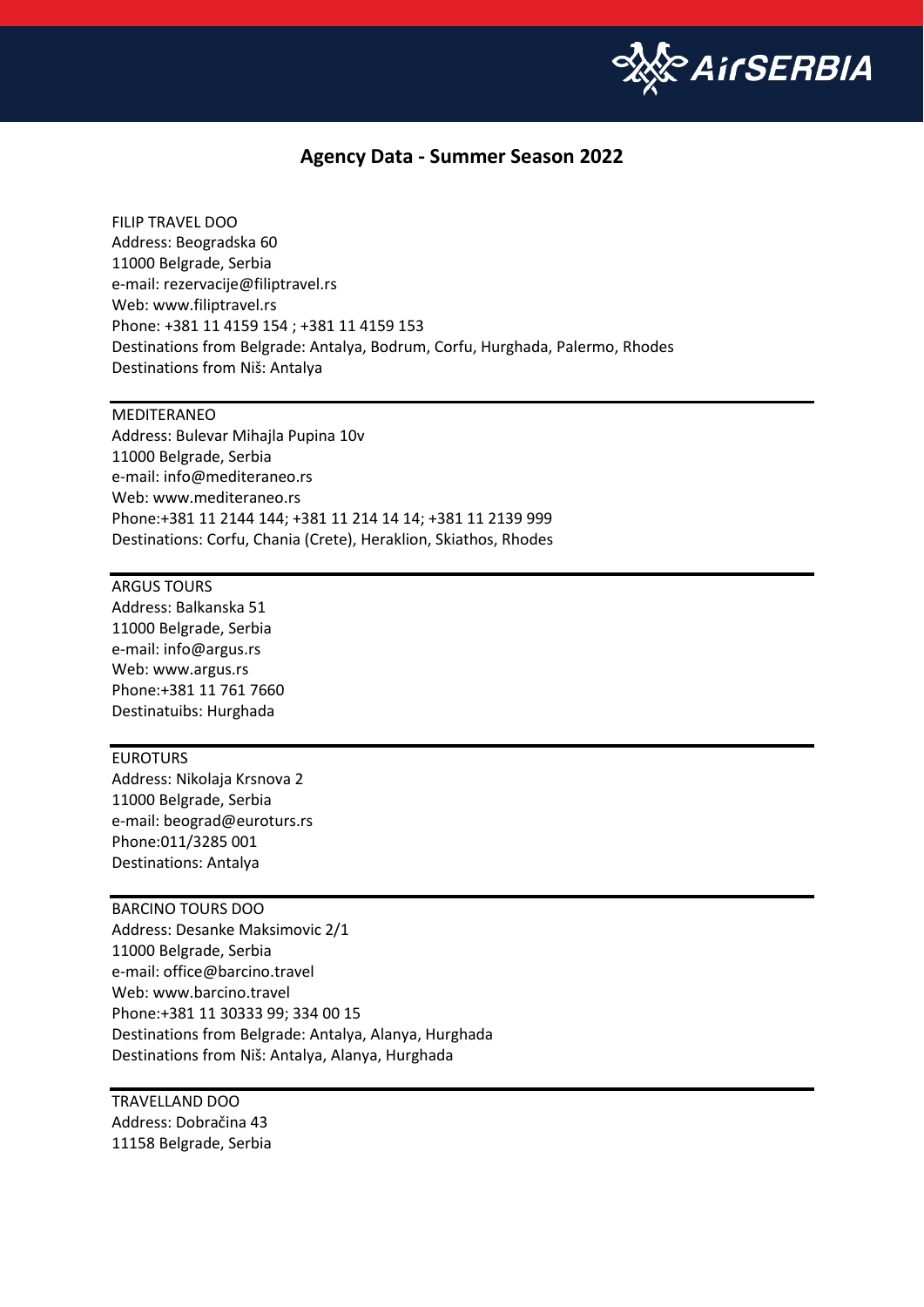

e-mail: travellandagencija@gmail.com Web: www.travelland.rs Phone:+381 11 324 7821 ; 324 6721, 324 9016 Destinations: Antalya, Bodrum, Hurghada

VIVA Travel Agency Address: Krunska 48 11000 Belgrade, Serbia e-mail: office@vivatravel.rs Web: www.vivatravel.rs Phone:+381 11 785 2800 Destinations: Antalya, Catania, Cephalonia, Hurghada, Skiathos

Odeon World Travel Address: Kneza Miloša 84 11000 Belgrade, Serbia e-mail: office@odeontravel.rs Web: www.odeontravel.rs Phone:+381 11 366 0222 Destinations: Antalya, Hurghada, Skiathos

PONTE TRAVEL DOO Address: Resavska 49 11000 Belgrade, Serbia e-mail: aranzmani@ponte.rs Web: www.ponte.rs Phone:+381 11 785 8585 Destinations: Antalya, Bodrum, Hurghada

1A Travel DOO Address: Kondina 20 11000 Belgrade, Serbia e-mail: info@1atravel.rs Web: www.1atravel.rs Phone:+381 11 655 7800 Destinations: Antalya, Bodrum, Hurghada

Way OUT DOO Address: Gavrila Principa 57 11000 Belgrade, Serbia e-mail: office@wayout.co.rs Web: www.wayout.rs Phone:+381 11 4144 288 ; +381 11 4144 284 Destinations: Antalya, Hurghada

Fibula Air Travel DOO Address: Resavska 32 11000 Belgrade, Serbia e-mail: office@fibula.rs